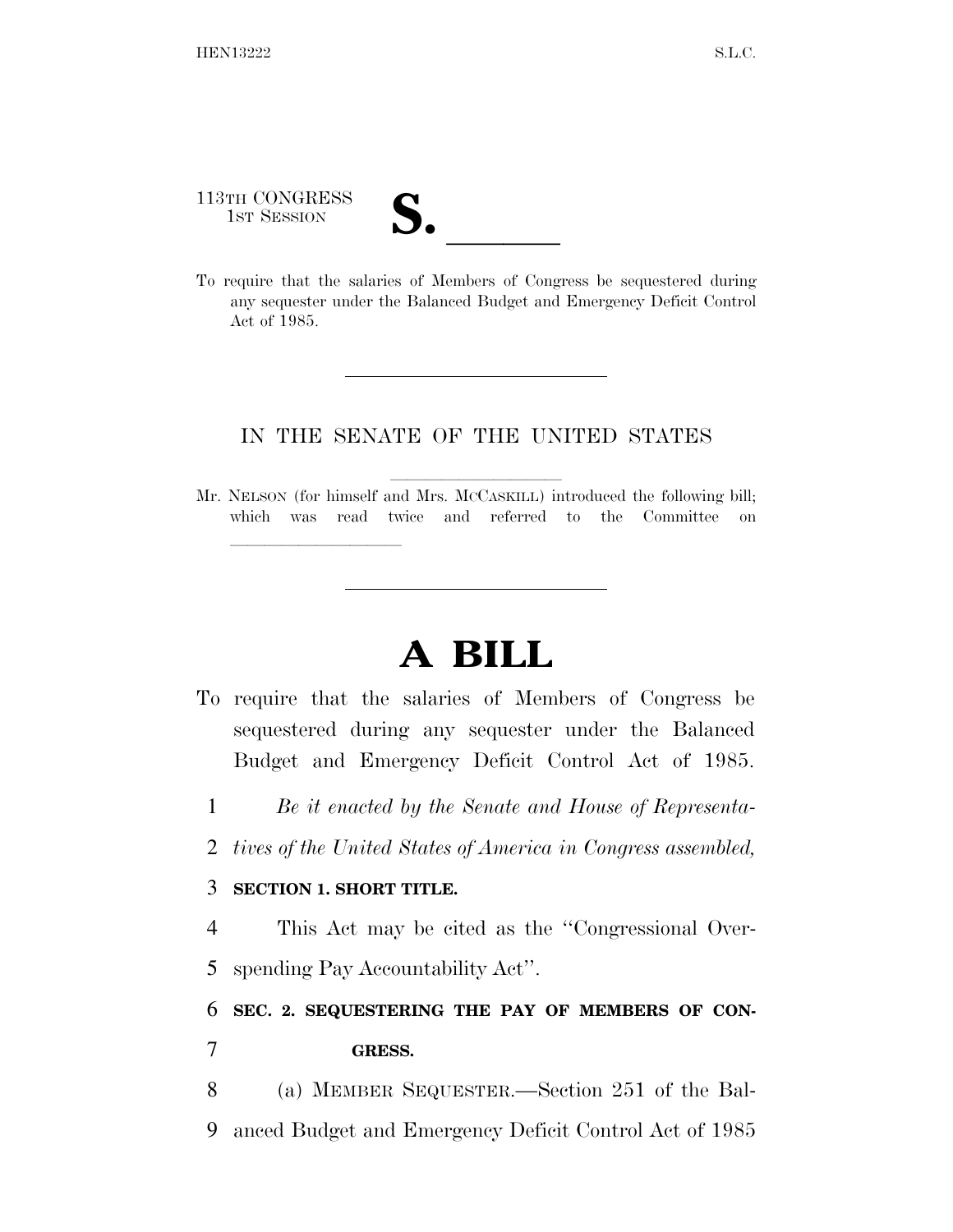| $\mathbf{1}$   | $(2 U.S.C. 901)$ is amended by adding at the end the fol- |
|----------------|-----------------------------------------------------------|
| 2              | lowing:                                                   |
| 3              | "(d) CONGRESSIONAL PAY.—                                  |
| $\overline{4}$ | " $(1)$ DEFINITION.—In this subsection, the term          |
| 5              | 'furlough period' means each period—                      |
| 6              | "(A) beginning on the effective date of the               |
| 7              | first furlough of any individual employed by the          |
| 8              | Federal Government relating to a sequestration            |
| 9              | order issued under this Act; and                          |
| 10             | $\lq\lq (B)$ ending on the last day of the fiscal         |
| 11             | year to which the sequestration order described           |
| 12             | in subparagraph (A) applies.                              |
| 13             | "(2) PAY REDUCTION.—During a furlough pe-                 |
| 14             | riod, the pay of each Member of Congress shall be         |
| 15             | reduced by the greatest percentage by which the pay       |
| 16             | of an individual employed by the Federal Govern-          |
| 17             | ment is reduced as a result of a furlough relating to     |
| 18             | the sequestration order for that furlough period.".       |
| 19             | (b) EFFECTIVE DATE.—                                      |
| 20             | (1) IN GENERAL.—Except as provided in para-               |
| 21             | graph $(2)$ , the amendment made by subsection $(a)$      |
| 22             | shall take effect on the date of enactment of this        |
| 23             | section.                                                  |
| 24             | (2) 27TH AMENDMENT.—If the application of                 |

the amendment made by subsection (a) to the pay